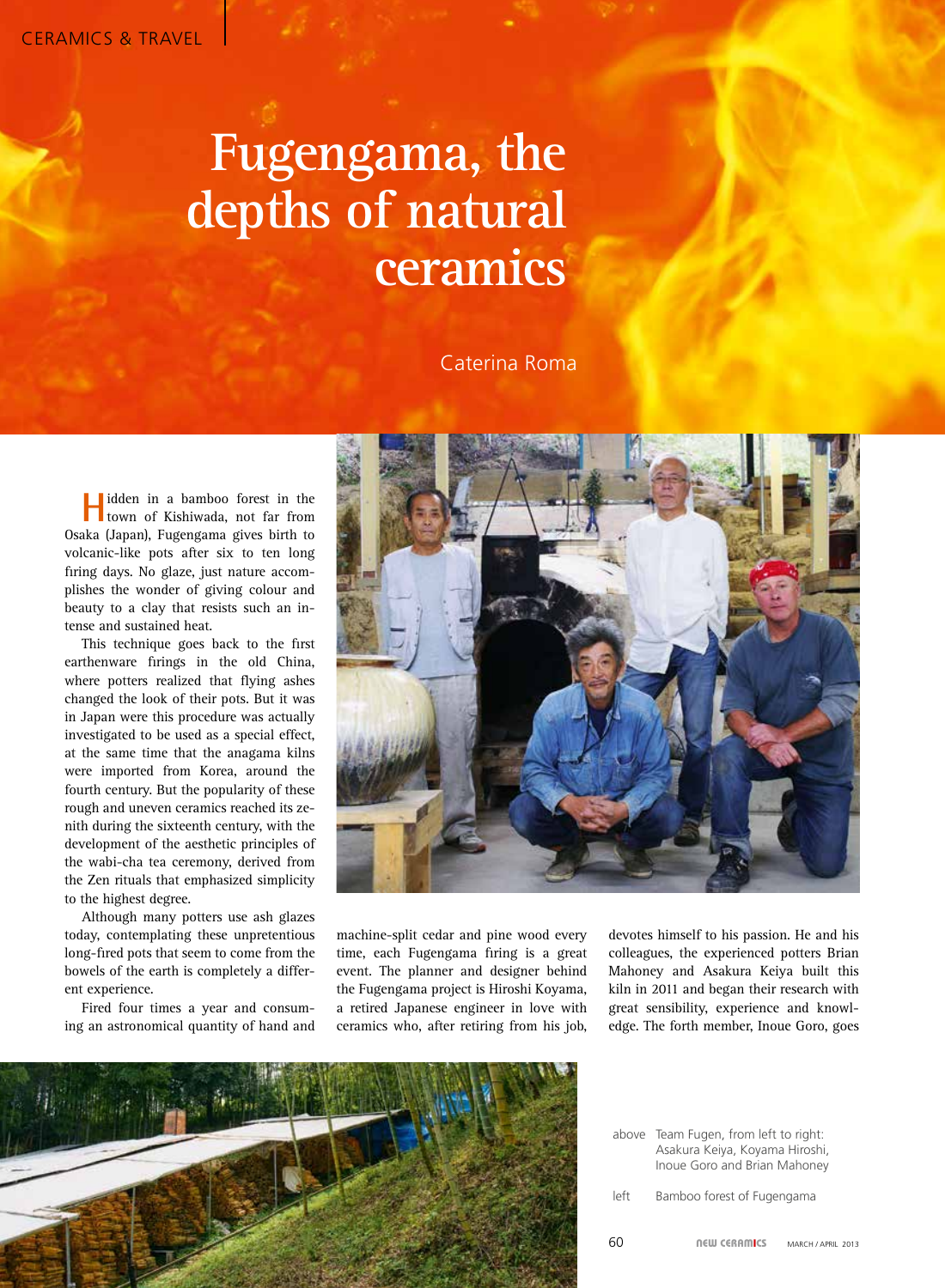right Koyama Hiroshi shaking out embers from hikidashi piece

below Koyama Hiroshi's hikidashi vase red hot





FUGENGAMA | CERAMICS & TRAVEL

in weekly to help with the massive wood preparation. The firebox chamber of this ana/noborigama kiln, built on a slope, is based on a candle design shape from front to back, where the flames escape and make their way to the upper chamber. This second chamber, with its own stoking door, requires only a small amount of additional fuel after sealing the bottom chamber because it uses the heat generated in the firebox. Behind the upper chamber there is still another one with a basic brick wall inside in the middle to impede the immediate flow of fire out the back, so that the heat hits this wall and goes left and right

before heading up the two-metre endo (pre chimney runway uphill) to finally exit up the two-and-a-half metre chimney. This design greatly enhances a proper flow of flames through the ware and makes the most of this valuable firewood that costs blood, sweat and tears to cut, split and bundle by only four people.

The pieces are thrown and modelled in Shigaraki clay, endowed with a great fire resistance and a brown iron colour that, when fired, highlights their warmth and simplicity. And flying ashes due to continued stoking that settle on the pieces during the firing do the rest. The ash of pine

– a rare and valued wood used specially for its effect – is rich in alkaline materials that, due to the strong heat, liquefy and vitrify on top of the clay pieces and kiln walls. Used as a high temperature flux for its composition rich in calcium oxide, these runny natural ash glazes easily form a characteristic rivulet pattern known as stringing.

For the various colours achieved, the potters rely entirely on the buildup of the pine ash. Sometimes a piece can be sprayed with ash before putting it in the kiln, but the most important factor is the tremendous amount of ash built up naturally due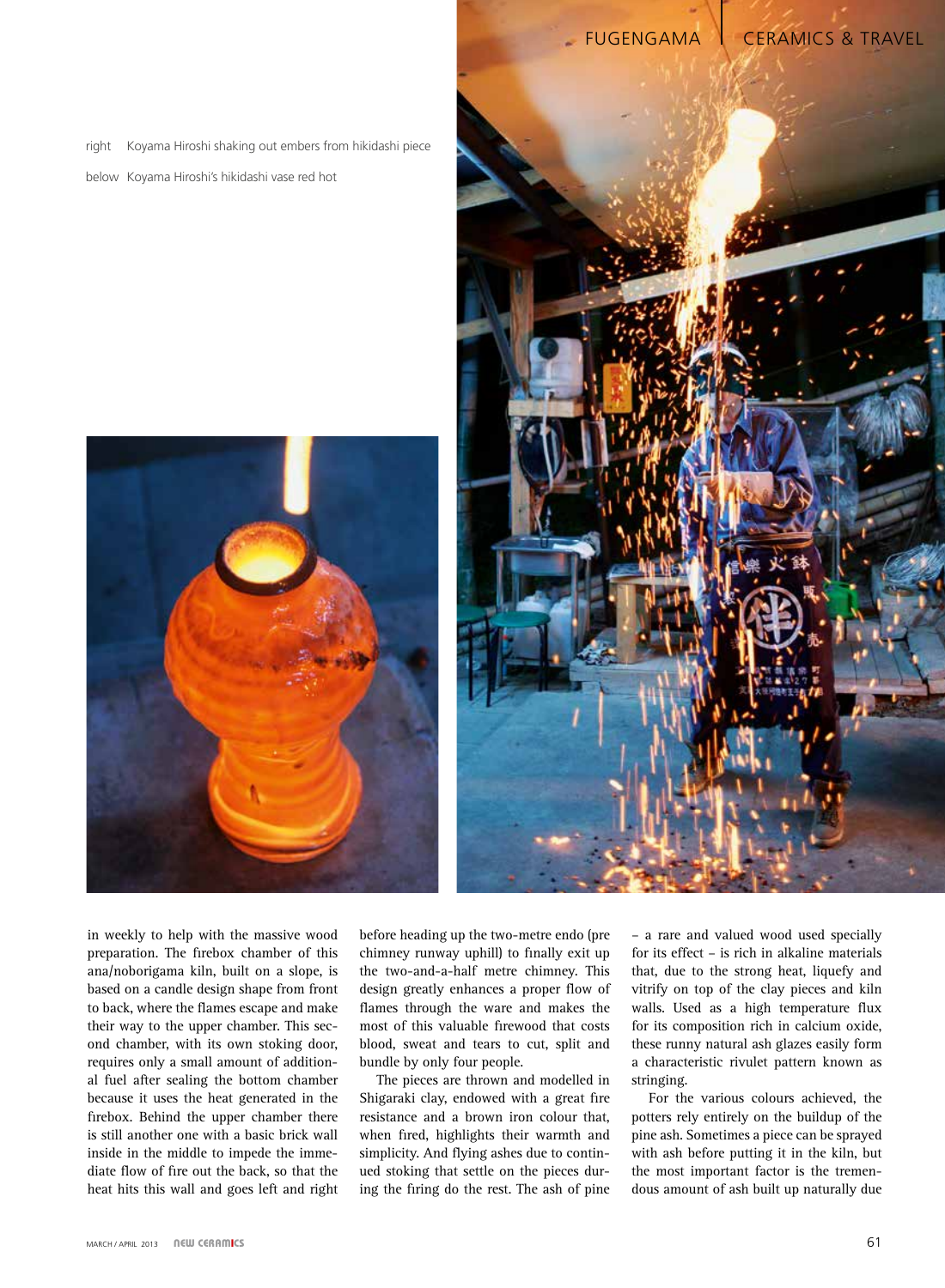to continuous stoking and the turbulence of the great fire.

In order to have some control over the highly unpredictable results, one of the most important aspects is the location of the pieces inside the kiln. Predictably, vases closer to the firebox get coats and coats of the different ash types produced during the firing, and can even be covered with embers, while the ones placed in the upper chamber can be only lightly touched by this effect and get a nice fire colour called hi-iro or yakishime. Air currents created by the kiln structure and the location of the load create micro climates and a flame path that determines the final result. Loading the kiln – known as kamazume – is a science in itself, and with long engineering experience like Hiroshi Koyama's, it is definitely a great advantage. What could seem a matter of chance is actually the result of experience, understanding and sharp observation during the complicated unloading operation – the kamadashi –, a week after the firing ends.

The complex interaction between flame, ash, volatile salts and metal oxides, as well as the minerals of the clay body give these ceramics a powerful depth. Depending on the firing duration, built up ashes give unique variations in the colourations, which can go from reddish brown where little ash has fallen to deep green-blue and



grey in the final stages: an incredible thick glaze coat plus the matt unmelted ash crust that give pieces an amazingly wild look. In each facet of these three-dimensional pots a deep flow of luscious iridescent natural glaze colour over the slightly melted forms of the strong Shigaraki clay can be admired.

But this group of brave potters did not feel they were having enough fun, and

decided to take a step further and try an old and risky technique known as hikidashi, which means "to open drawer and remove". Discovered also by chance, this technique goes back to the sixteen century, when instead of using pyrometric cones, Mino potters placed some of their bowls beside the spy hole and pulled them out with a long stick to judge the temperature reached inside the kiln. The results were so





above Firing Fugengama

left l.t.r Mimi tsuki vase by Asakura Keiya

> Collared vase by Brian Mahoney

62 **NC** MARCH / APRIL 2013